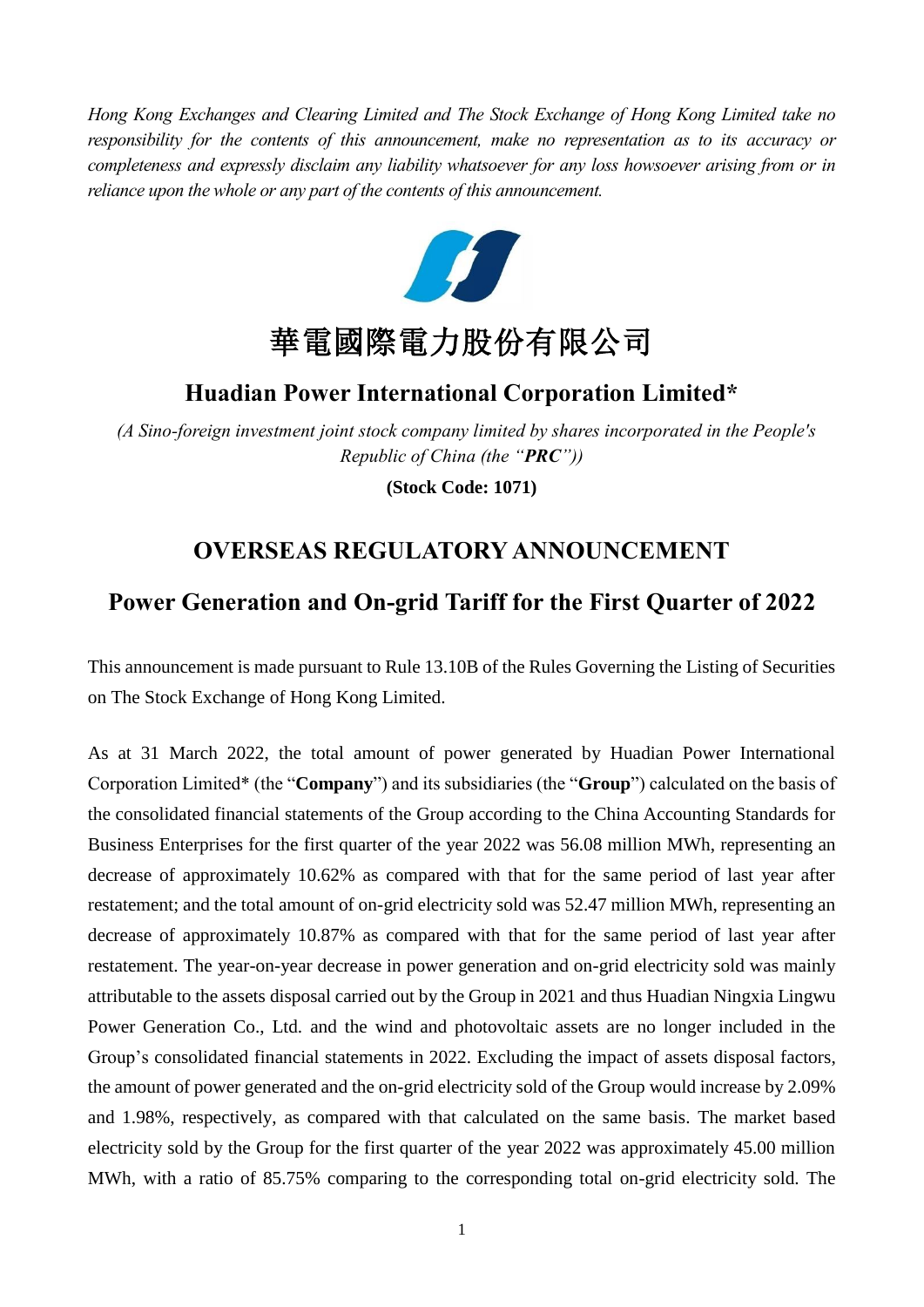average tariff of on-grid electricity sold by the Group for the first quarter of the year 2022 was RMB 515.93 per MWh.

| <b>Type</b>      | Name of power plant/company                               | Power generated from<br><b>January to March</b><br>2022<br>(Million MWh) | On-grid electricity<br>sold from<br>January to March<br>2022 |
|------------------|-----------------------------------------------------------|--------------------------------------------------------------------------|--------------------------------------------------------------|
|                  |                                                           |                                                                          | (Million MWh)                                                |
|                  | <b>Zouxian Plant</b>                                      | 3.07                                                                     | 2.83                                                         |
|                  | Shiliquan Plant                                           | 2.33                                                                     | 2.16                                                         |
|                  | Laicheng Plant                                            | 1.32                                                                     | 1.21                                                         |
|                  | Huadian Zouxian Power Generation Company<br>Limited       | 1.74                                                                     | 1.61                                                         |
|                  | Huadian Laizhou Power Generation Company<br>Limited       | 4.58                                                                     | 4.37                                                         |
|                  | Huadian Weifang Power Generation Company<br>Limited       | 2.24                                                                     | 2.11                                                         |
|                  | Huadian Qingdao Power Generation Company<br>Limited       | 1.48                                                                     | 1.34                                                         |
|                  | Huadian Zibo Thermal Power Company Limited                | 1.06                                                                     | 0.96                                                         |
| Thermal<br>Power | Huadian Zhangqiu Power Generation Company<br>Limited      | 1.13                                                                     | 1.02                                                         |
|                  | Huadian Tengzhou Xinyuan Thermal Power<br>Company Limited | 1.09                                                                     | 0.98                                                         |
|                  | Huadian Longkou Power Generation Company<br>Limited       | 0.89                                                                     | 0.79                                                         |
|                  | Sichuan Guang'an Power Generation Company<br>Limited      | 4.29                                                                     | 3.95                                                         |
|                  | Huadian Xinxiang Power Generation Company<br>Limited      | 1.04                                                                     | 0.98                                                         |
|                  | Huadian Luohe Power Generation Company<br>Limited         | 0.77                                                                     | 0.70                                                         |
|                  | Huadian Qudong Power Generation Company<br>Limited        | 0.70                                                                     | 0.64                                                         |
|                  | Anhui Huadian Suzhou Power Generation<br>Company Limited  | 1.14                                                                     | 1.09                                                         |
|                  | Anhui Huadian Wuhu Power Generation<br>Company Limited    | 3.14                                                                     | 3.00                                                         |

The table below shows the amount of power generated and the on-grid electricity sold during the first quarter of the year 2022 by each of the main generating units of the Group currently: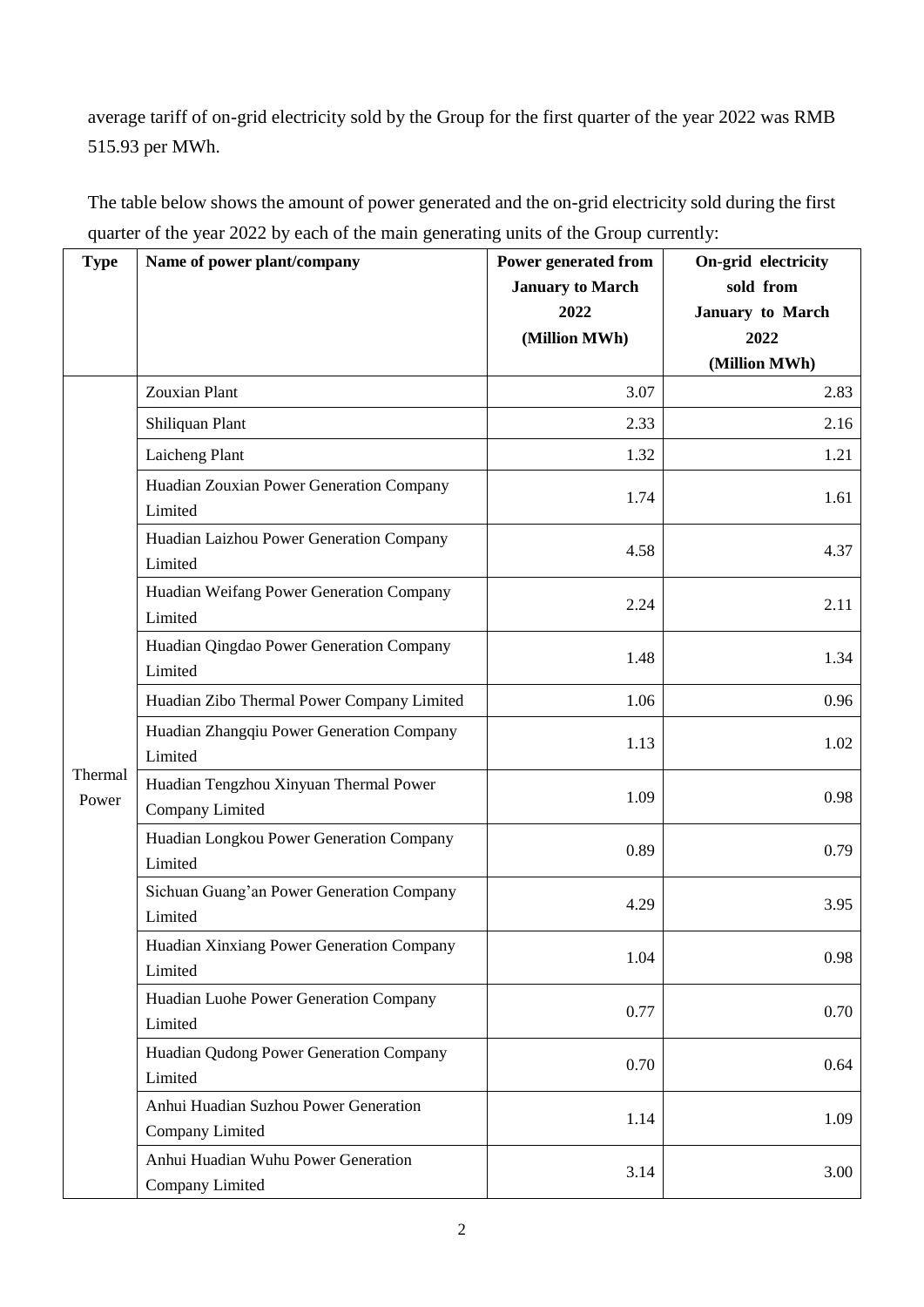| <b>Type</b> | Name of power plant/company                                 | Power generated from    | On-grid electricity   |
|-------------|-------------------------------------------------------------|-------------------------|-----------------------|
|             |                                                             | <b>January to March</b> | sold from             |
|             |                                                             | 2022                    | January to March      |
|             |                                                             | (Million MWh)           | 2022<br>(Million MWh) |
|             | Anhui Huadian Lu'an Power Plant Company                     |                         |                       |
|             | Limited                                                     | 1.77                    | 1.69                  |
|             | Hangzhou Huadian Banshan Power Generation                   | 0.68                    | 0.66                  |
|             | Company Limited                                             |                         |                       |
|             | Hangzhou Huadian Xiasha Thermal Power                       | 0.08                    | 0.08                  |
|             | Company Limited                                             |                         |                       |
|             | Hangzhou Huadian Jiangdong Thermal Power                    | 0.20                    | 0.19                  |
|             | Company Limited                                             |                         |                       |
|             | Huadian Zhejiang Longyou Thermal Power                      | 0.03                    | 0.03                  |
|             | Company Limited                                             |                         |                       |
|             | Tianjin Development Area Branch of Huadian                  | 0.17                    | 0.14                  |
|             | Power International (trial operation units)                 |                         |                       |
|             | Tianjin Huadian Fuyuan Thermal Power Company<br>Limited     | 0.49                    | 0.47                  |
|             | Tianjin Huadian Nanjiang Thermal Power                      |                         |                       |
|             | Company Limited                                             | 0.80                    | 0.79                  |
|             | Hebei Huadian Shijiazhuang Thermal Power                    |                         |                       |
| Thermal     | Company Limited                                             | 0.61                    | 0.59                  |
| Power       | Hebei Huadian Shijiazhuang Yuhua Thermal                    | 0.75                    | 0.65                  |
|             | Power Company Limited                                       |                         |                       |
|             | Hebei Huadian Shijiazhuang Luhua Thermal                    | 0.86                    | 0.73                  |
|             | Power Company Limited                                       |                         |                       |
|             | Shaoguan City Pingshi Electric Power Plant                  | 0.53                    | 0.49                  |
|             | Company Limited (Plant B)                                   |                         |                       |
|             | Guangdong Huadian Shaoguan Thermal Power<br>Company Limited | 0.67                    | 0.63                  |
|             | Guangdong Huadian Shenzhen Energy Company                   |                         |                       |
|             | Limited                                                     | 0.21                    | 0.21                  |
|             | Huadian Foshan Energy Company Limited                       | 0.16                    | 0.16                  |
|             | Guangdong Huadian Qingyuan Energy Company                   |                         |                       |
|             | Limited                                                     | 0.78                    | 0.76                  |
|             | Huadian Hubei Power Generation Company                      | 9.11                    | 8.60                  |
|             | Limited                                                     |                         |                       |
|             | Shuozhou Thermal Power Branch Company                       | 0.74                    | 0.67                  |
|             | Fengjie Plant                                               | 1.63                    | 1.54                  |